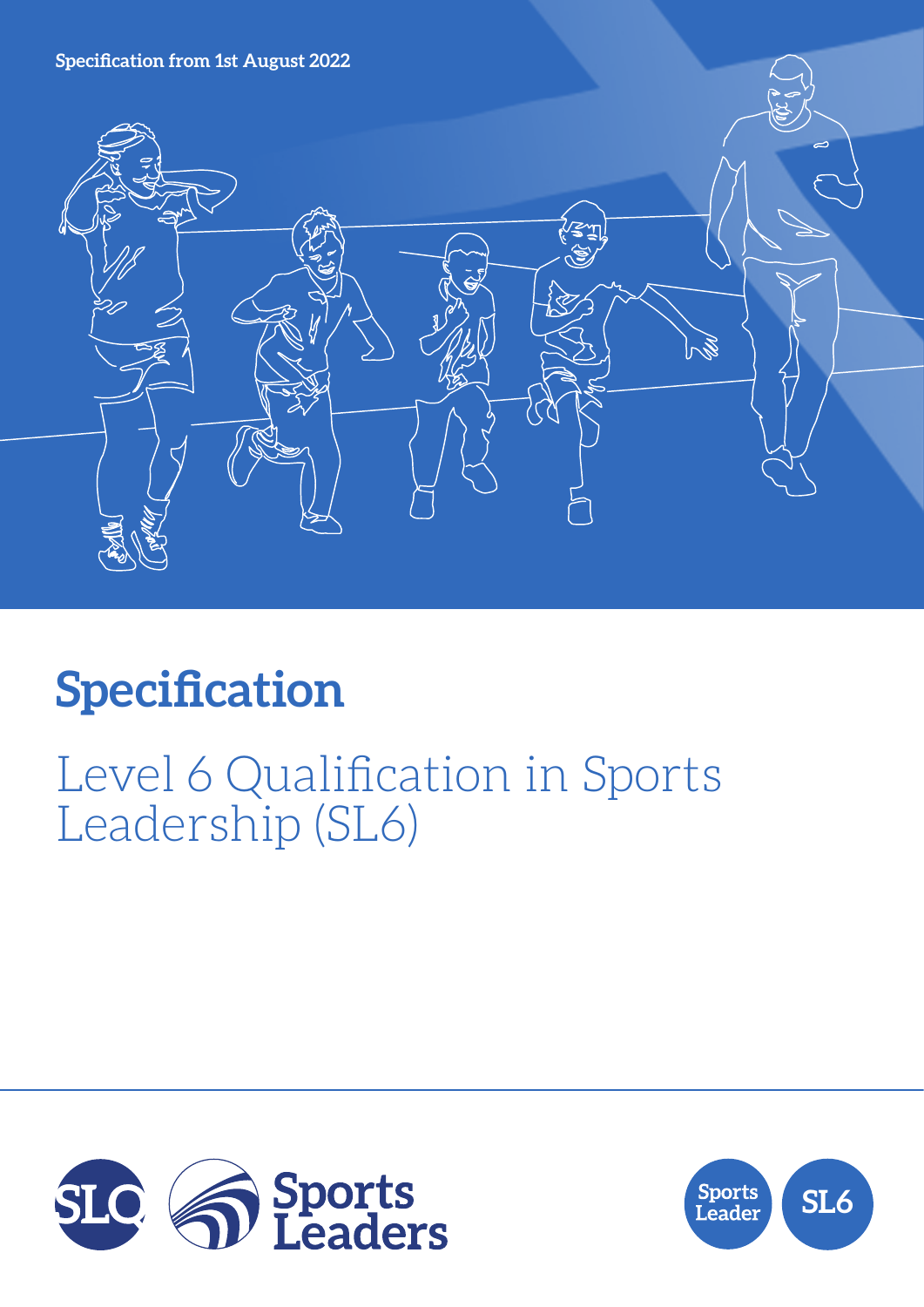## **Introducing the Specification for 2022/23**

Following two years of temporary adaptations to the specifications in 2020/21, the specification has been reviewed to be more relevant to the challenges that SCQF Level 6 Sports Leaders are likely to face. The qualification aligns with professional standards for sport and physical activity leadership, especially through the focus on leading inclusive sessions to participants.

| Definition of                                                    | The definition of community has evolved over the past two years and remains                                                                                                                                                                                          |  |  |
|------------------------------------------------------------------|----------------------------------------------------------------------------------------------------------------------------------------------------------------------------------------------------------------------------------------------------------------------|--|--|
| community                                                        | true for the future. For the purpose of sports leadership community is defined                                                                                                                                                                                       |  |  |
|                                                                  | as:                                                                                                                                                                                                                                                                  |  |  |
|                                                                  | <b>Education provider</b><br>Social bubble<br>Home environment<br>Social media/digital environment<br>The community local to the learner (e.g. at sports clubs, youth clubs, etc.)<br>When a learner is asked to deliver an activity within their community this can |  |  |
|                                                                  | be done for any of the above.                                                                                                                                                                                                                                        |  |  |
| Demonstration of                                                 | 14 hours in total:                                                                                                                                                                                                                                                   |  |  |
| leadership                                                       | 2 hours of event leadership<br>12 hours of sports/physical activity session leadership to a range of                                                                                                                                                                 |  |  |
|                                                                  | participant groups                                                                                                                                                                                                                                                   |  |  |
| Responsibility of<br>leading safe sessions<br>as a Sports Leader | A SCQF Level 6 Sports Leader during training is required to be supported and<br>guided at all times by their Tutor/Assessor or person in charge of the<br>organisation they are leading in.                                                                          |  |  |
|                                                                  | The responsible person will be required to advise the Sports Leader on risk<br>assessments and the interventions required to put in place in line with the<br>organisation's safeguarding and safety guidance.                                                       |  |  |
|                                                                  | Once qualified the Sports Leader will be able to independently lead (once 18<br>years old) and will be responsible for all safeguarding and safety aspects in the<br>future as a certificated SCQF Level 6 Sports Leader.                                            |  |  |
| A greater focus on                                               | Give your Centre and your learners the flexibility to tailor your delivery to:                                                                                                                                                                                       |  |  |
| inclusion                                                        | Align with the needs of participant groups in your Centre and/or<br>community<br>Focus on the parts of society that are most important to you and your                                                                                                               |  |  |
|                                                                  | learners (e.g. this could be creating activities for women and girls,<br>improving the range of provision in your community, leading activities<br>to older people, etc.)                                                                                            |  |  |
| Possible participant<br>groups for this<br>qualification         | Children<br>$\bullet$<br>Older people<br>Disabled people<br>Women and girls<br>Minority ethnic groups<br>Deaf people<br>Any other group in your community                                                                                                            |  |  |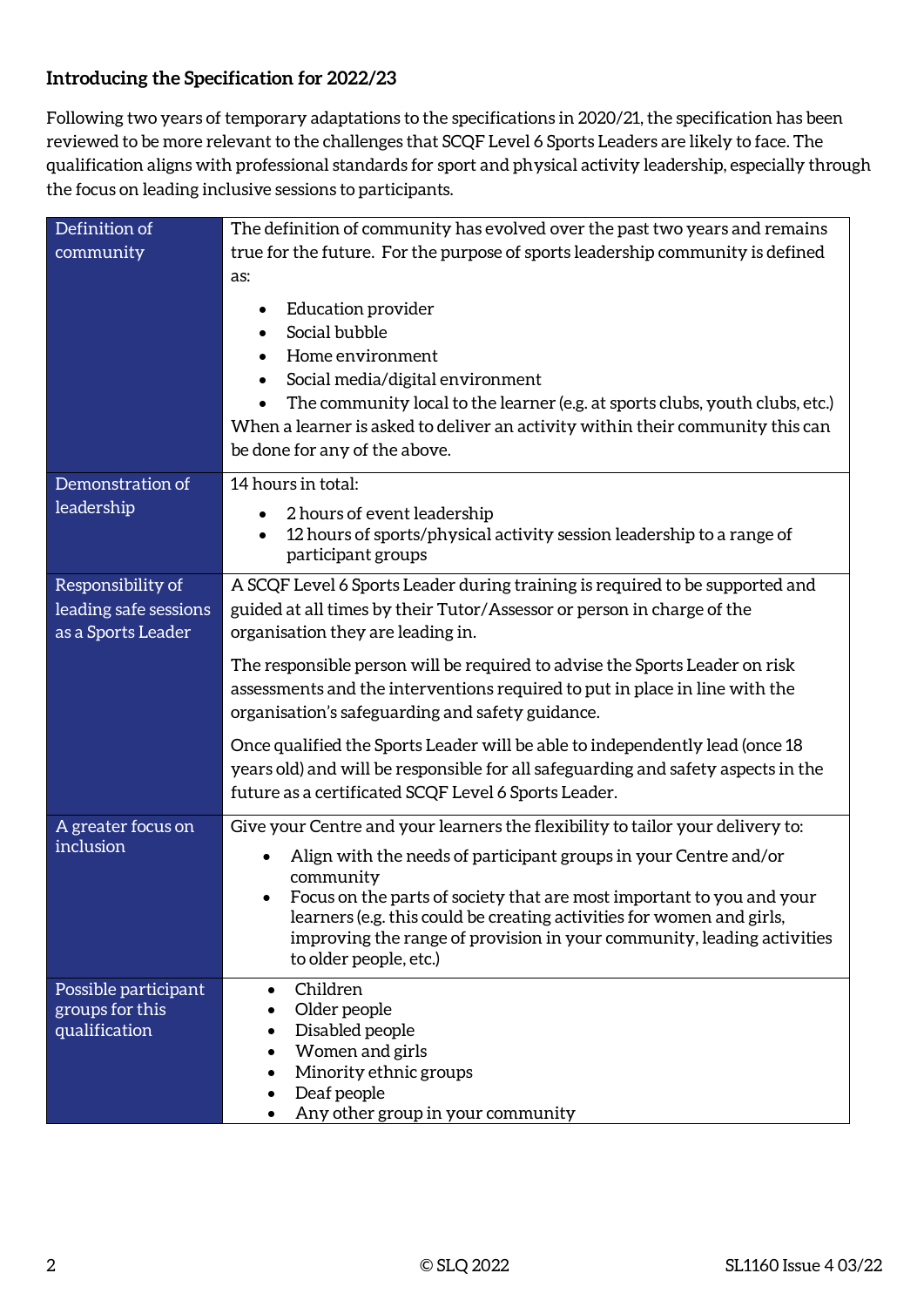| Learner Support | The aim of these challenges is to support the Sports Leader to deliver safe and           |  |  |
|-----------------|-------------------------------------------------------------------------------------------|--|--|
| Challenges      | inclusive sport/physical activity sessions. They will guide the learner to                |  |  |
|                 | recognise the skills that are being developed and guide them to implement them            |  |  |
|                 |                                                                                           |  |  |
|                 | effectively in an ever changing environment.                                              |  |  |
|                 | These are learner facing resources and are available to access, as part of your           |  |  |
|                 |                                                                                           |  |  |
|                 | registration fees, as part of home learning or within face to face sessions.              |  |  |
|                 | The seven challenges for to support your delivery of this qualification are:              |  |  |
|                 | Valuing Learning Challenge - Engaging with learning and your<br>1)                        |  |  |
|                 | community                                                                                 |  |  |
|                 | Skills for Progression Challenge - The personal skills you need to<br>2)                  |  |  |
|                 | progress                                                                                  |  |  |
|                 | 3) Believe in Yourself Challenge - Building confidence to succeed                         |  |  |
|                 |                                                                                           |  |  |
|                 | Safety First Challenge - Leading activities safely<br>4)                                  |  |  |
|                 | Adapting Activities Challenge – Developing activities for a changing<br>5)<br>environment |  |  |
|                 | 6) Virtual Leading Challenge - Using technology for leading activities                    |  |  |
|                 | 7)<br>The Reflection Challenge - Effective self-evaluation of skills                      |  |  |
|                 |                                                                                           |  |  |
|                 |                                                                                           |  |  |
|                 | The support challenges are referenced throughout the tutor resources and the              |  |  |
|                 |                                                                                           |  |  |
|                 | Learner Evidence Records as 'Power Up Opportunities'.                                     |  |  |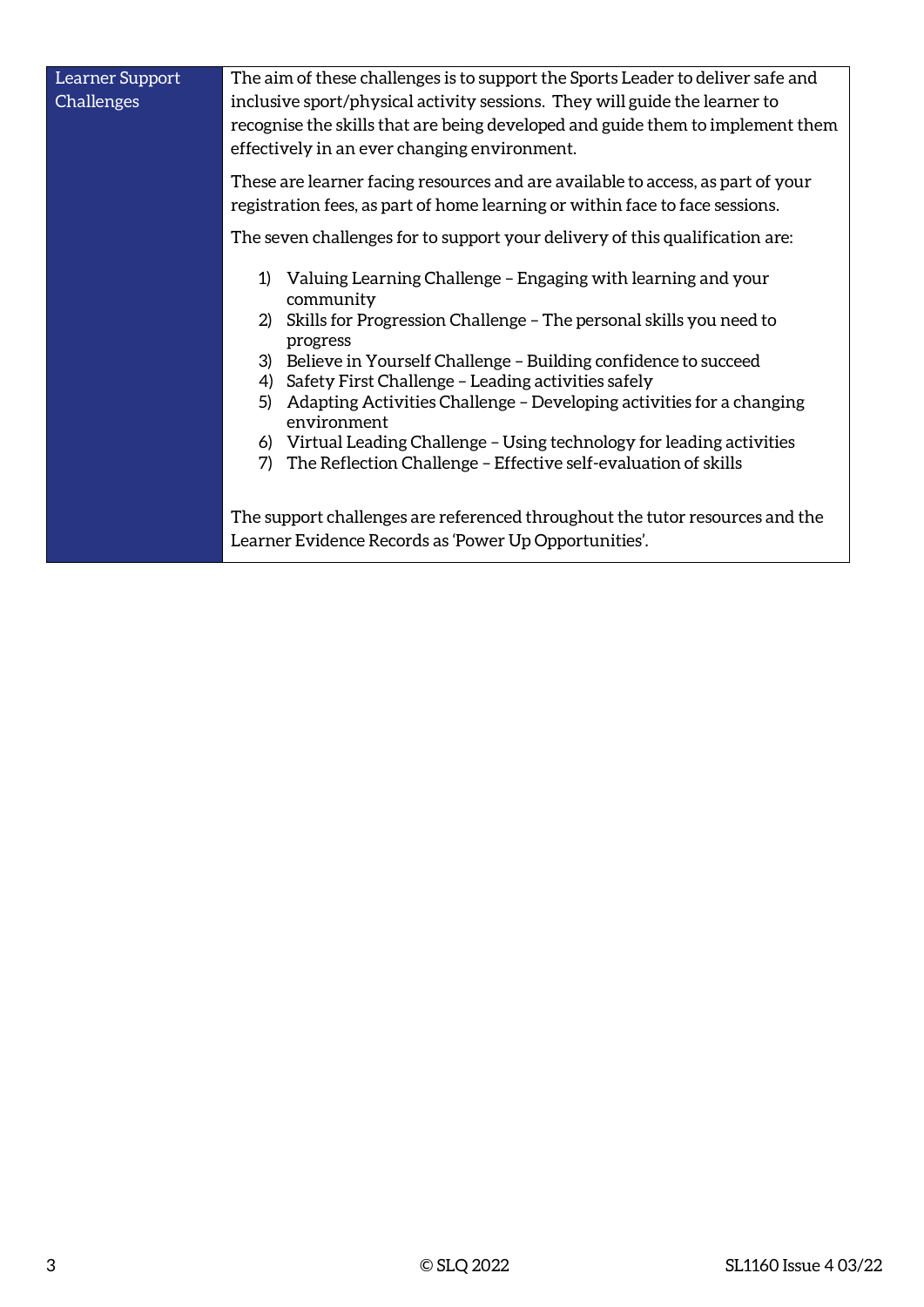## **Qualification information**

#### **Objective:**

SCQF Level 6 Qualification in Sports Leadership (SL6) is a nationally recognised qualification that enables successful learners to independently lead purposeful and enjoyable sport/physical activity.

| Minimum age on course start date    | 15 years old                                                |  |
|-------------------------------------|-------------------------------------------------------------|--|
| Minimum age on completion           | 17 years old                                                |  |
| Pre-requisites                      | None                                                        |  |
| Level of supervision during course  | Direct supervision                                          |  |
| Level of supervision once qualified | Indirect supervision at 17 years old                        |  |
|                                     | Independent of supervision at 18 years old                  |  |
| Notional Learning Time              | 129 hours                                                   |  |
| Tutored time (GL)                   | 65 hours                                                    |  |
| Demonstration of leadership         | 14 hours (see the demonstration of leadership section below |  |
|                                     | for more information on this)                               |  |
| <b>Credits</b>                      | 14 credits                                                  |  |
| Insight points                      | 65                                                          |  |

#### **Demonstration of Leadership Hours – Reviewed for 2021/22**

| Unit                                                                                                           | Leadership hours required for courses with start<br>dates from 1 <sup>st</sup> August 2021 |
|----------------------------------------------------------------------------------------------------------------|--------------------------------------------------------------------------------------------|
| Unit 5 - Plan, lead and evaluate a sports/physical<br>activity event                                           | 2 hours of event leadership                                                                |
| Unit 6 - Demonstrate leading inclusive<br>sport/physical activity sessions to a range of<br>participant groups | 12 hours of leadership to a range of participant<br>groups                                 |

#### **Assessment**

SLQ Sports Leaders have provided an easy to use Learner Evidence Record (LER) for this qualification. The LER is mandatory and uses the following assessments:

- Practical observation with additional guidance of how to use videos and conferencing apps to support assessment decisions
- Assessment of written tasks (task worksheets provided in the LER)
- Plans and evaluations completed during the course

\* Reasonable adjustments can be made for learners who are unable to complete the LER

#### **Resources – Reviewed for 2022/23**

To assist you with the delivery and assessment of this qualification SLQ Sports Leaders will provide you with access to the following documents electronically:

- This qualification specification reviewed for 2022/23
- Learner Evidence Record reviewed for 2022/23
- A series of Learner Support Challenges to support learners to be adaptable to the changing safety needs of their community
- Tutor Resource presentation slides for each unit reviewed for 2022/23
- Quality Assurance Review Checklist
- Internal Verification forms reviewed for 2022/23
- Internal Assessment Record reviewed for 2022/23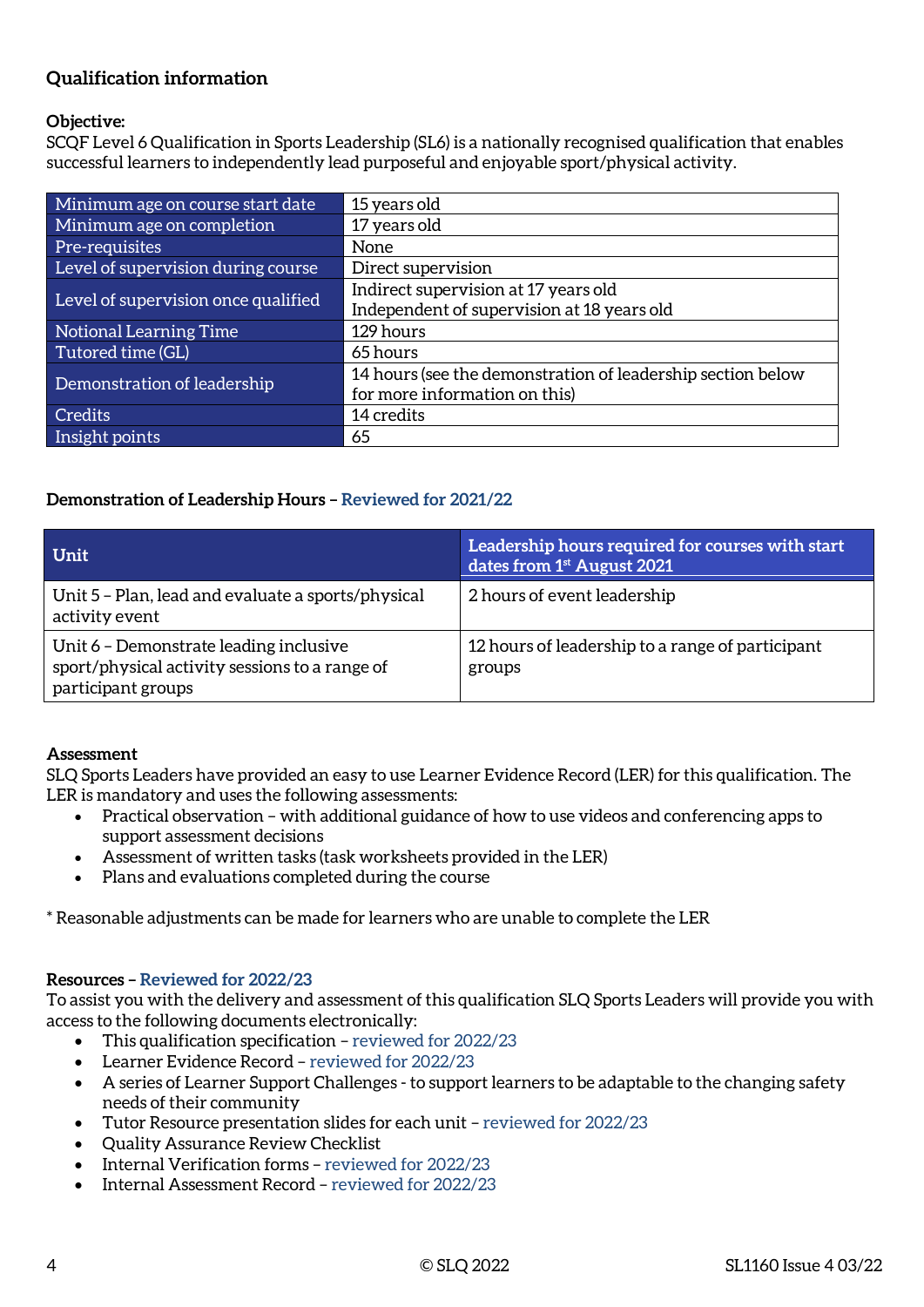#### **Training requirements for your Centre**

Tutor Training is mandatory for Centres planning to deliver SLQ Sports Leaders qualifications. A minimum of one person per Centre must undertake Tutor Training which gives 'Trained Tutor/Assessor' status lasting for two years.

Centre Course Manager (CCMs) e-training and Internal Verification e-training are also mandatory for those that are performing the roles at a Centre. Visi[t LEAP](https://leap.slqskills.org/training-menu/?def=1) to complete the training.

#### **Policies**

When agreeing to the Terms and Conditions, all Qualification Centres have acknowledged that the following policies are in place and accessible to both learners and tutors as required:

- Malpractice and maladministration policy
- Appeals and complaints policy
- Equal opportunities policy

Our Quality Assurance reviews will check these are in place and whether these have been accessed in the last 12 months. If you have any questions regarding this requirement, please contact your Senior Quality Assurance Officer or email qa@sportsleaders.org.

#### **Progression**

This qualification has a progression pathway to further sports related qualifications, training or employment.

#### **Price**

The price list for all SLQ Sports Leaders qualifications, awards and additional resources can be found [here.](https://www.sportsleaders.org/about-us-1/prices)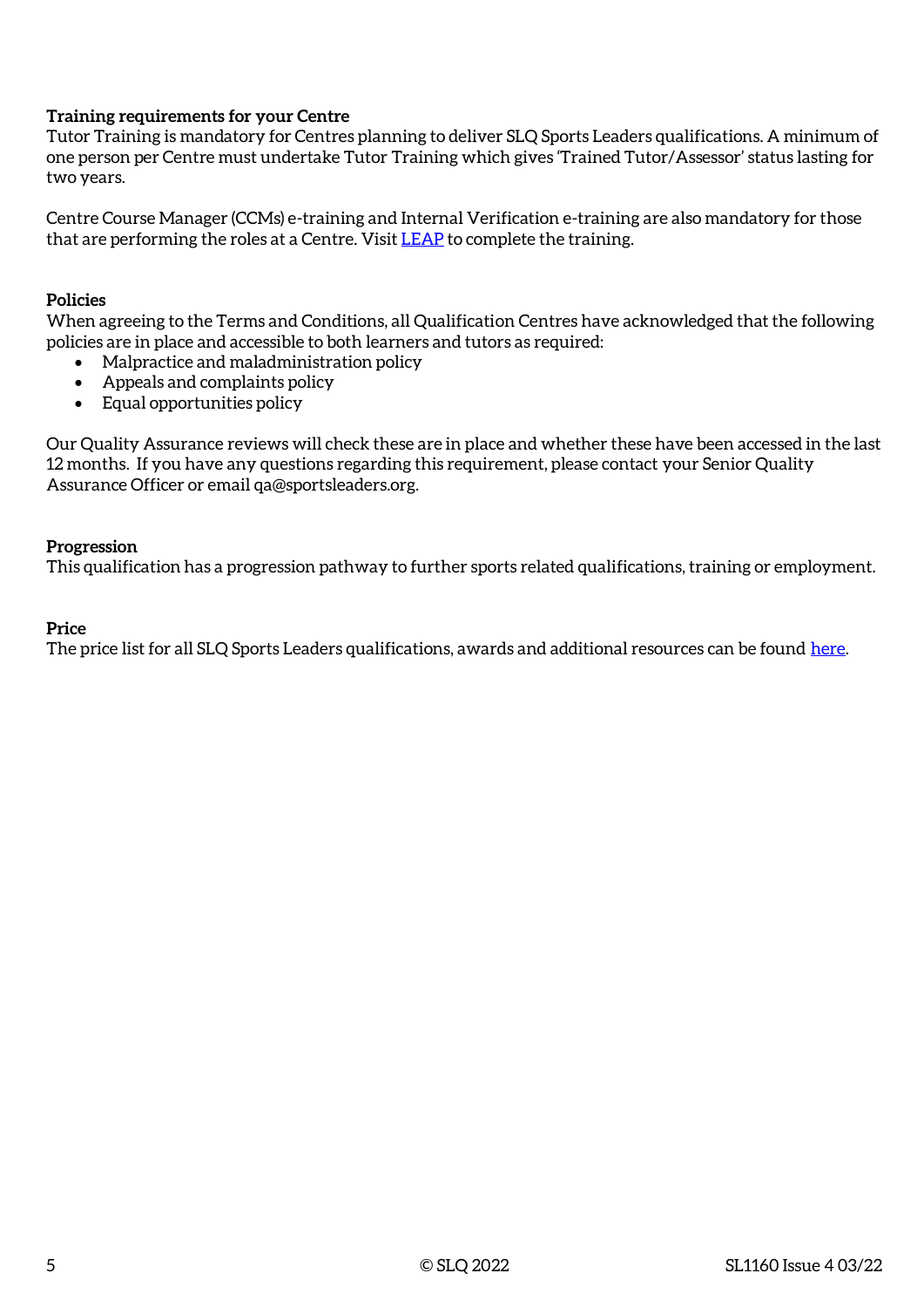#### SLQ SCQF Level 6 Qualification in Sports Leadership (SCQF SL6) Specification from 1st August 2022 Unit Overview

#### **What has changed?**

Now 6 units rather than 7 – all 6 need to be completed by all learners. Unit 3 replaces the knowledge from Units 4, 5, 6 and 7 from previous specs. Reduction in demonstration of leadership hours from 30 to 14. Flexibility to allow your learners to lead inclusive sessions to the participants groups that are most important to them (e.g. children, women and girls, older people, disabled people, and so on). The Units have been reorganised to follow a better knowledge and skill development journey for the learner.

| <b>Units</b><br>All units are mandatory                                                    | <b>Guided</b><br>Learning<br>(Tutor time) | <b>Directed</b><br>study | <b>Notional</b><br>Learning<br><b>Time</b> | Credit<br>value |
|--------------------------------------------------------------------------------------------|-------------------------------------------|--------------------------|--------------------------------------------|-----------------|
| Unit 1 - Developing leadership skills                                                      |                                           |                          | 10                                         |                 |
| Unit 2 - Lead safe sport/physical activity sessions                                        | 5                                         | 5                        | 10                                         |                 |
| Unit 3 - Know how to plan inclusive sport/physical activity sessions                       | 20                                        | 10                       | 30                                         | 3               |
| Unit 4 - Plan, lead and evaluate a progressive series of inclusive sport/activity sessions | 15                                        | 10                       | 25                                         | 3               |
|                                                                                            |                                           | 10                       |                                            |                 |
| Unit 5 - Plan, lead and evaluate a sports/physical activity event                          | 15                                        | $2^*$                    | 27                                         |                 |
| Unit 6 - Demonstrate leading inclusive sport/physical activity sessions to a range of      |                                           | 10                       | 27                                         |                 |
| participant groups                                                                         |                                           | $12*$                    |                                            |                 |
|                                                                                            | 65                                        | 64                       | 129                                        | 14              |

\* Includes 14 hours demonstration of leadership:

• Unit 5 – 2 hours demonstration of event leadership

• Unit 6 – 12 hours demonstration of sport/activity session leadership (see Unit 6 for guidance)

Note: The learner needs to be assessed for and pass all performance criteria from Units 1, 2, 3 and 4 before leading any of the 12 hours leadership required for Unit 6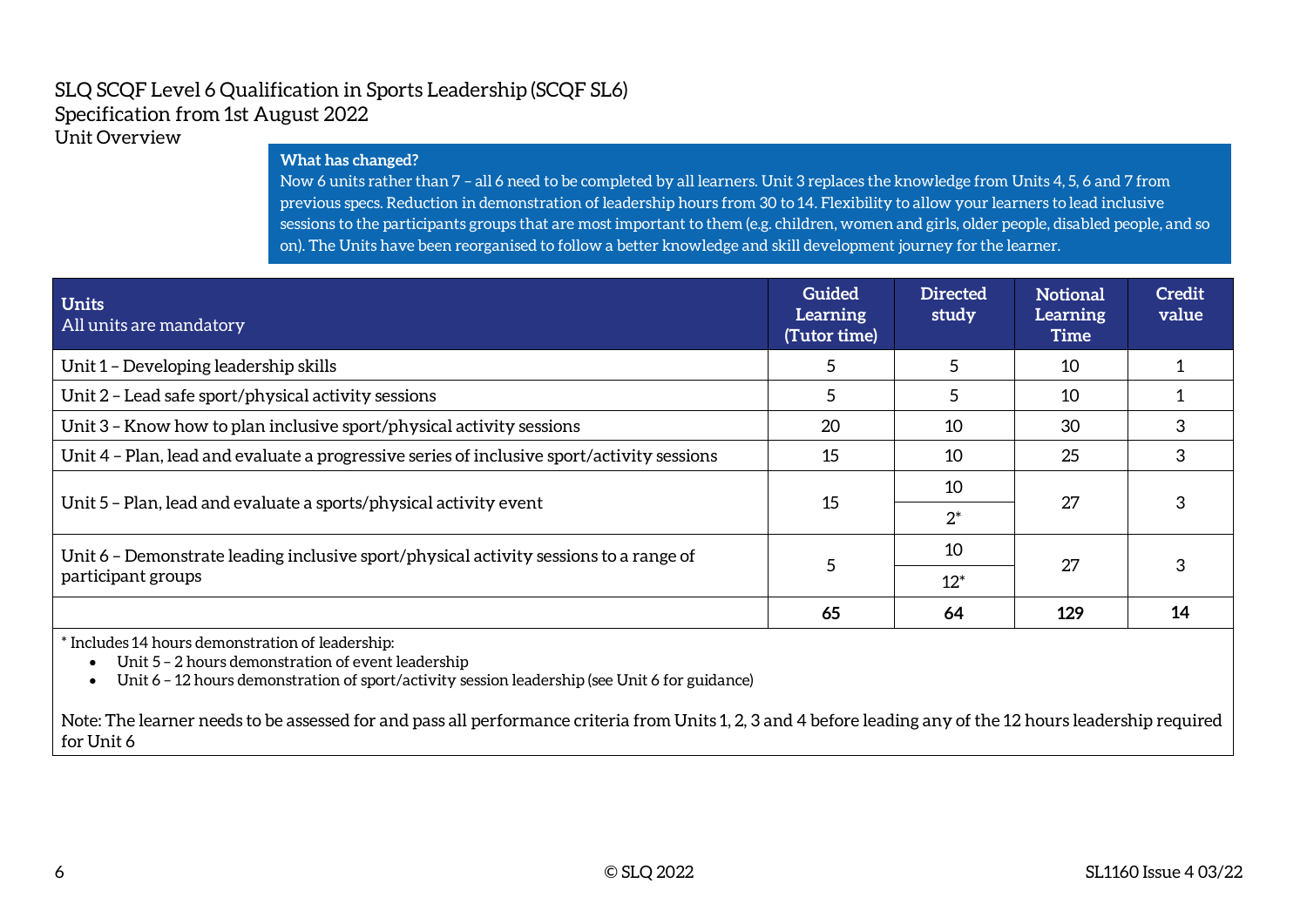### SLQ SCQF Level 6 Qualification in Sports Leadership (SCQF SL6) Specification from 1st September 2021 Units and Performance Criteria Guidance

#### **What has changed?**

In Unit 1, there have been some minor changes to the Performance Criteria and the Tasks that need to be completed. The LER will guide learners and any changes in requirements for assessment decisions for Tutor/Assessors.

| Unit 1 - Developing leadership skills                                                                                                         |                                                                                                                                                                                       |                                                                                                        |  |
|-----------------------------------------------------------------------------------------------------------------------------------------------|---------------------------------------------------------------------------------------------------------------------------------------------------------------------------------------|--------------------------------------------------------------------------------------------------------|--|
| Performance Criteria                                                                                                                          | Minimum action required                                                                                                                                                               | What needs to be completed                                                                             |  |
| Learning Outcome 1 - Understand the skills and behaviours needed for effective, inclusive leadership                                          |                                                                                                                                                                                       |                                                                                                        |  |
| 1.1 Compare and contrast the roles and<br>responsibilities of a leader, coach and teacher                                                     | Compare and contrast the roles and responsibilities of a<br>Sports Leader, coach and teacher                                                                                          | Task 1.1 - Understanding the skills<br>and behaviours a Sports Leader needs<br>Complete task worksheet |  |
| 1.2 Describe the key skills that an effective leader<br>will need                                                                             | Describe the following five skills that an effective leader<br>needs and explain why they are necessary:<br>Communication                                                             |                                                                                                        |  |
| 1.3 Explain why the identified skills will be<br>necessary for effective successful leadership                                                | Self-belief<br>Teamwork<br>Self-management<br>Problem solving                                                                                                                         |                                                                                                        |  |
| 1.4 Evaluate the effect that identified skills and<br>behaviours can have on the successful application of $\mid$<br>leadership skills        | Evaluate the effect that identified skills and behaviours can<br>have on the successful application of leadership skills for:<br>Participants<br>Sessions<br>Themselves as the leader |                                                                                                        |  |
| Learning Outcome 2 - Understand the importance of leadership skills and behaviours in a range of situations                                   |                                                                                                                                                                                       |                                                                                                        |  |
| 2.1 Explain how and why identified skills and<br>behaviours might be relevant in other environments                                           | Explain how and why at least five skills and five<br>behaviours might be relevant in other environments                                                                               | Task 1.2 - Using leadership skills and<br>behaviours in other environments                             |  |
| 2.2 Explain the positive impact that the identified<br>skills and behaviours might have on employability<br>and success in a work environment | Explain the positive impact they might have on<br>employability and success in a work environment                                                                                     | Complete task worksheet                                                                                |  |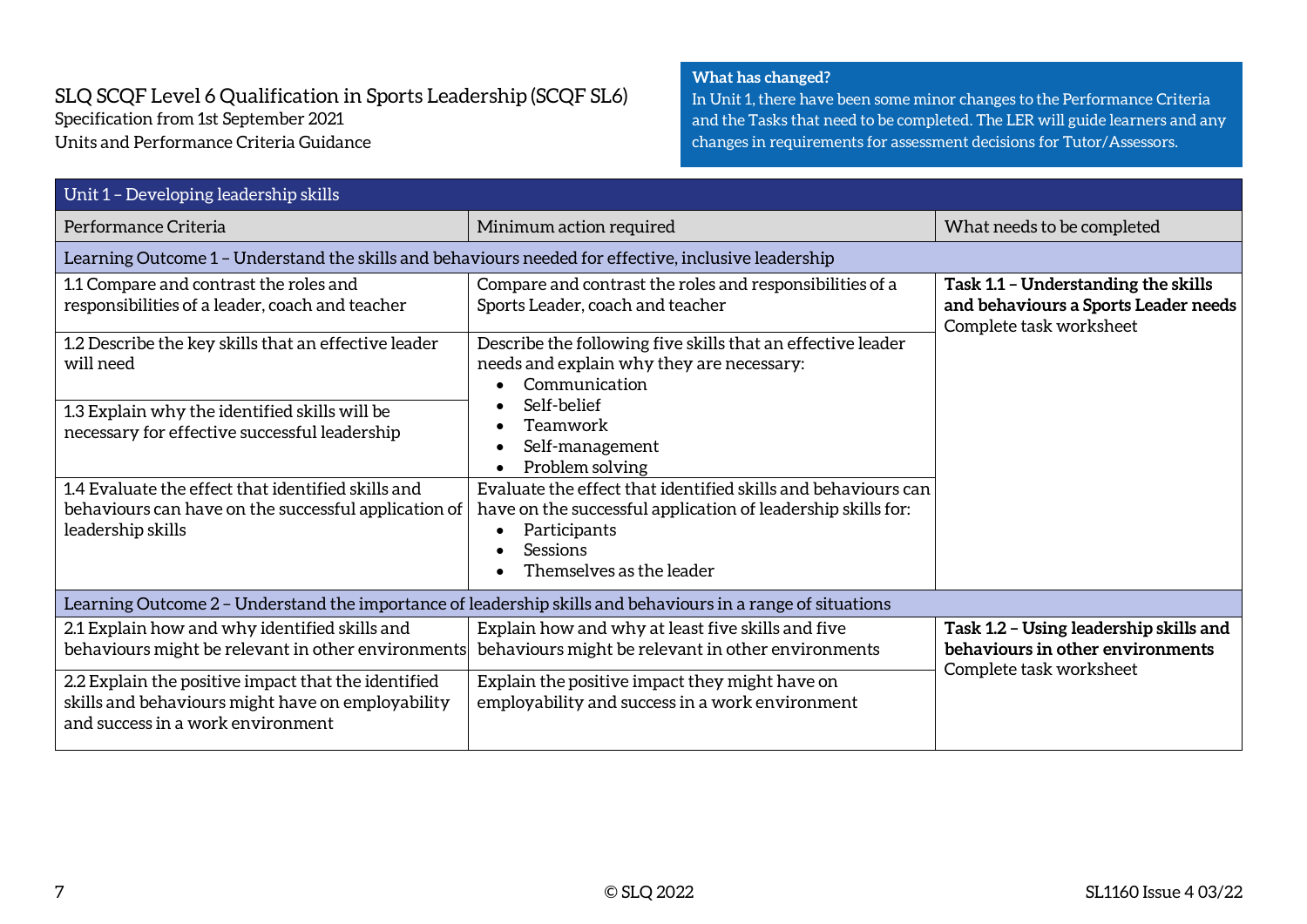| Performance Criteria                                                                                           | Minimum action required                                                                                                           | What needs to be completed                                                      |  |
|----------------------------------------------------------------------------------------------------------------|-----------------------------------------------------------------------------------------------------------------------------------|---------------------------------------------------------------------------------|--|
| Learning Outcome 3 - Be able to evaluate and develop leadership skills                                         |                                                                                                                                   |                                                                                 |  |
| 3.1 Describe a range of evaluation methods and tools                                                           | Describe at least three different methods and/or tools that<br>can be used to aid evaluation                                      | Task 1.3 - Evaluate and develop<br>leadership skills<br>Complete task worksheet |  |
| 3.2 Select and use methods and tools to evaluate their<br>own and another learner's leadership skills          | Evaluate at least five of own leadership skills using at least<br>one evaluation method/tool                                      |                                                                                 |  |
|                                                                                                                | Evaluate at least five of the leadership skills of another<br>person using at least one evaluation method/tool                    |                                                                                 |  |
| 3.3 Obtain an evaluation of your leadership skills<br>completed by a responsible person                        | Obtain an evaluation of your leadership skills completed by<br>a responsible person                                               |                                                                                 |  |
| 3.4 Analyse the evaluations of leadership skills to<br>identify areas in need of development for<br>themselves | Highlight at least two leadership own skills that need<br>further development, based on own and other evaluations                 |                                                                                 |  |
| 3.5 Create a personal development plan to improve<br>their own leadership skills                               | Create a personal development plan that explains how to<br>improve the two skills identified as in need of further<br>development |                                                                                 |  |
| 3.6 Develop personal leadership skills                                                                         | Improve at least two leadership skills during the course                                                                          |                                                                                 |  |
| Learning Outcome 4 - Be able to reflect on the development of own leadership skills against own action plan    |                                                                                                                                   |                                                                                 |  |
| 4.1 Evaluate the impact of your leadership skills                                                              | Evaluate the impact of your leadership skills on:<br>Participants                                                                 | Task 6.3 - Reflect on your<br>development across the Sports                     |  |
| 4.2 Describe future development needs of own<br>leadership skills                                              | Community (e.g. school etc.)<br>Own development                                                                                   | Leaders course<br>Complete task worksheet                                       |  |
| 4.3 Revise own action plan as necessary                                                                        |                                                                                                                                   |                                                                                 |  |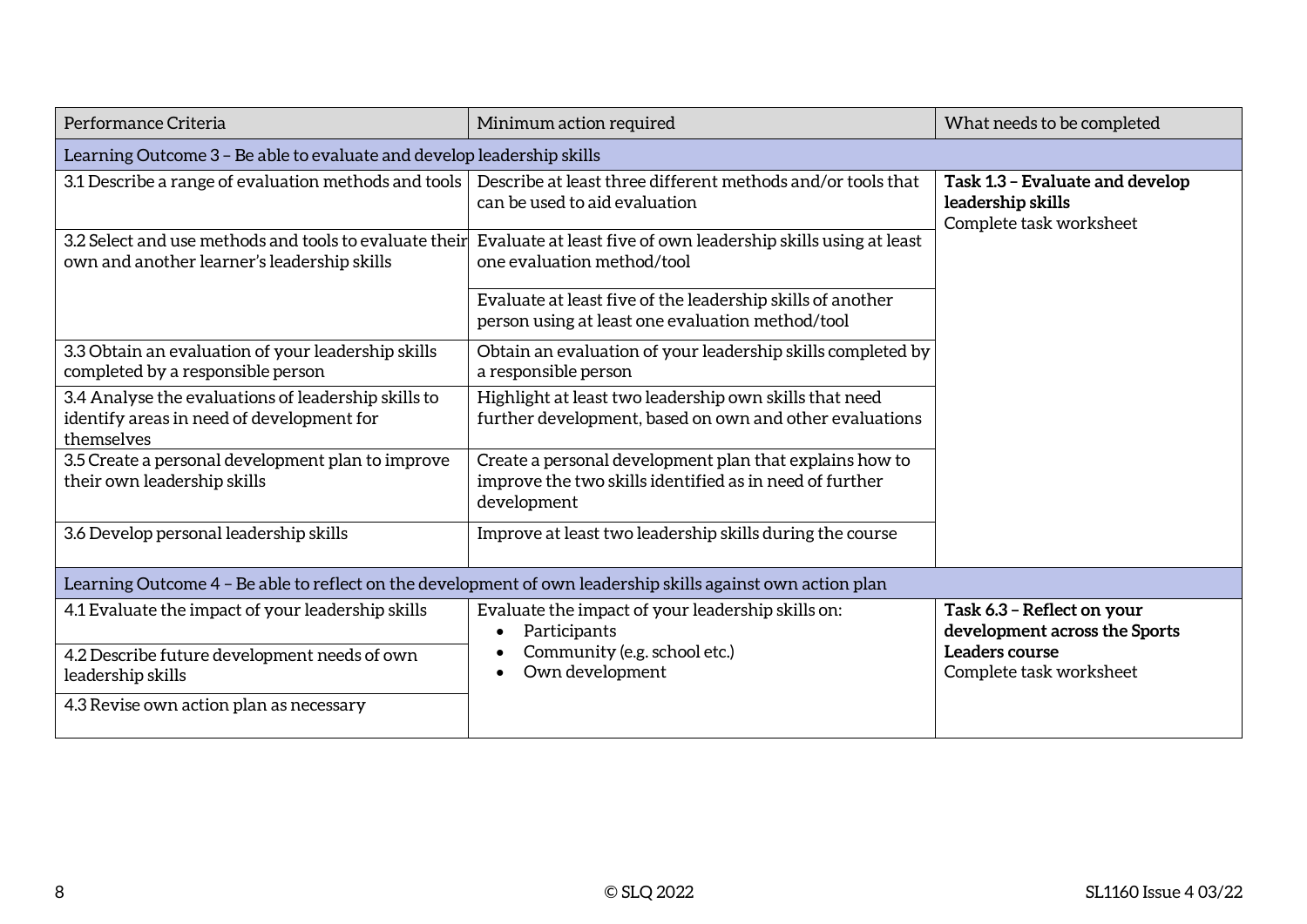Unit 2 was Unit 3 in the previous specification. It has moved to Unit 2 because it allows the leaner to follow a more natural development of knowledge and skills required for leading events and sessions later in the course.

| Unit 2 - Lead safe sport/physical activity sessions                                         |                                                                                                                                                                                                                      |                                                                                                                                        |  |
|---------------------------------------------------------------------------------------------|----------------------------------------------------------------------------------------------------------------------------------------------------------------------------------------------------------------------|----------------------------------------------------------------------------------------------------------------------------------------|--|
| Performance Criteria                                                                        | Minimum action required                                                                                                                                                                                              | What needs to be completed                                                                                                             |  |
| Learning Outcome 1 - Understand how 'duty of care' effects the safeguarding of participants |                                                                                                                                                                                                                      |                                                                                                                                        |  |
| 1.1 Describe what is meant by 'duty of care'                                                | Describe what is meant by 'duty of care'                                                                                                                                                                             | Task 2.1 - Duty of care and<br>safeguarding                                                                                            |  |
| 1.2 Explain what the 'duty of care' responsibilities<br>are for a Sports Leader             | Explain at least two responsibilities for a Sports Leader                                                                                                                                                            | Complete the task worksheet                                                                                                            |  |
| 1.3 Describe what is meant by 'safeguarding'                                                | Describe what is meant by 'safeguarding'                                                                                                                                                                             |                                                                                                                                        |  |
| 1.4 Describe how they will fulfil the duty of care<br>they have towards those they lead     | Describe at least two ways that they will fulfil their<br>duty of care responsibilities to those that they lead                                                                                                      |                                                                                                                                        |  |
| 1.5 Describe the steps they can take to protect<br>themselves from safeguarding incidents   | Describe at least two steps they can take to protect<br>themselves from safeguarding incidents                                                                                                                       |                                                                                                                                        |  |
| Learning Outcome 2 - Understand how to maximise safety when leading sport/physical activity |                                                                                                                                                                                                                      |                                                                                                                                        |  |
| 2.1 Complete a risk assessment for a sport/physical<br>activity session                     | Complete a risk assessment for at least one<br>sport/physical activity session                                                                                                                                       | Task 2.2 - Completing a risk<br>assessment for a sport/physical<br>activity session<br>Complete the risk assessment<br>template        |  |
| Learning Outcome 3 - Be able to maximise safety when leading sport/physical activity        |                                                                                                                                                                                                                      |                                                                                                                                        |  |
| 3.1 Lead sessions which minimise risk and<br>maximise safety                                | Lead at least two sessions to demonstrate:<br>Sharing safety messages<br>$\bullet$<br>Making necessary changes to activities,<br>$\bullet$<br>equipment, environment and participant<br>behaviour to maximise safety | Task 4.2 - Plan, lead and evaluate a<br>series of progressive sport/physical<br>activity sessions<br><b>Practical Observation Form</b> |  |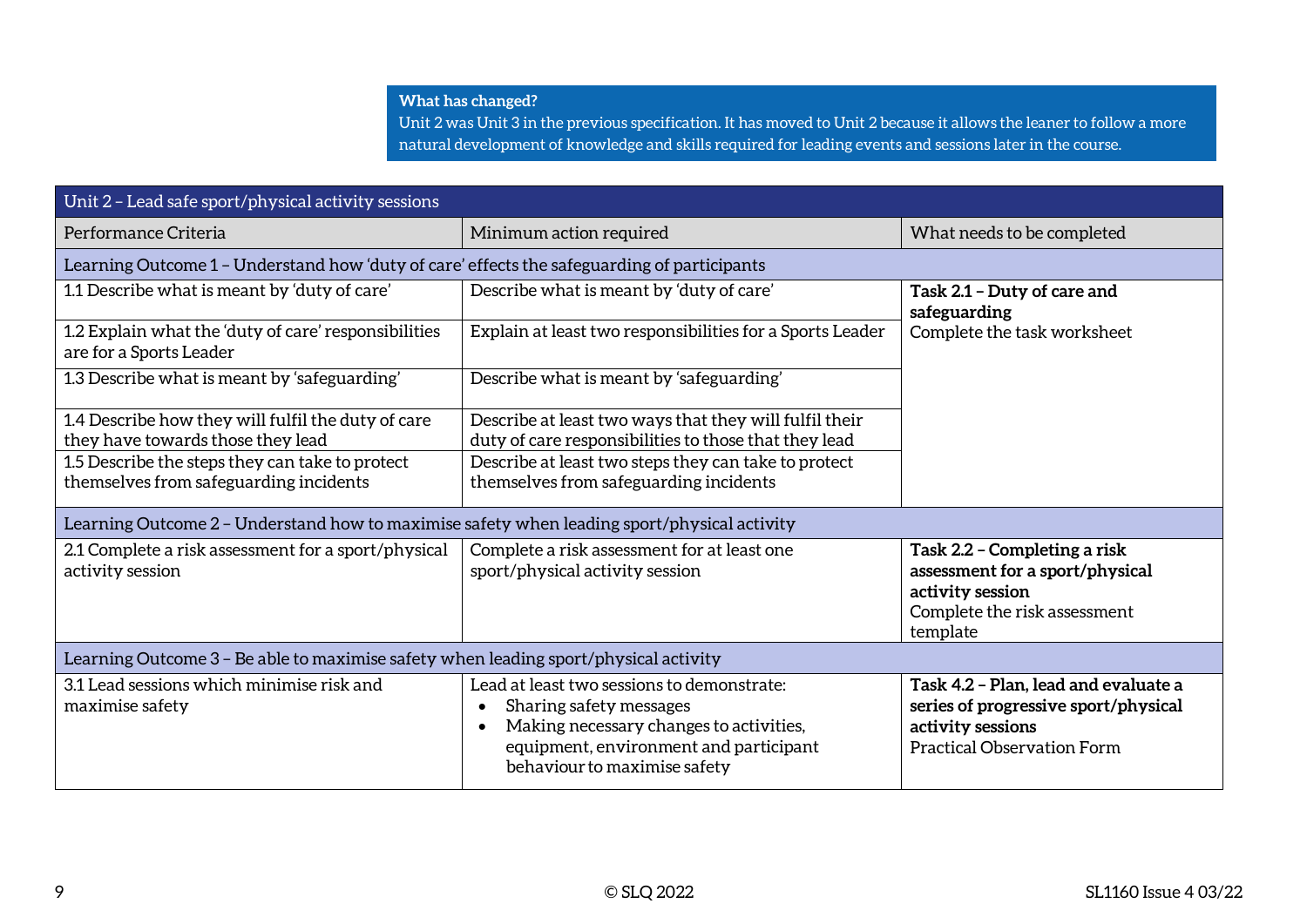This is a new unit that explores what the characteristics of inclusive sessions.

This unit replaces the knowledge parts that were in Units 4, 5, 6 and 7 previously – two tasks replace four. The unit allows you and your learners to explore the needs of other potential participant groups for example women and girls, in addition to children, older people and disabled people.

| Unit 3 - Know how to plan inclusive sport/physical activity sessions and events                                                             |                                                                                                                                                                                                                                                                 |                                                                                                                                |  |
|---------------------------------------------------------------------------------------------------------------------------------------------|-----------------------------------------------------------------------------------------------------------------------------------------------------------------------------------------------------------------------------------------------------------------|--------------------------------------------------------------------------------------------------------------------------------|--|
| Performance Criteria                                                                                                                        | Minimum action required                                                                                                                                                                                                                                         | What needs to be completed                                                                                                     |  |
|                                                                                                                                             | Learning Outcome 1 - Understand community sport/physical activity and the associated barriers and benefits                                                                                                                                                      |                                                                                                                                |  |
| 1.1 Describe the physiological, psychological and<br>social benefits for the community, of people taking<br>part in sport/physical activity | Describe at least two physiological, two psychological<br>and two social benefits to the community of people<br>taking part in sport and physical activity in the<br>community                                                                                  | Task 3.1 - The effects of sport and<br>physical activity on your community<br>and wider society<br>Complete the task worksheet |  |
| 1.2 Describe the financial, social and health<br>benefits to society, of people taking part in<br>sport/physical activity                   | Describe at least two financial, two social and two<br>health benefits to society of people participating in<br>sport/physical activity in the community                                                                                                        |                                                                                                                                |  |
| 1.3 Explain the potential psychological and social<br>barriers to participation in sport/physical activity                                  | Explain at least two psychological and two social<br>barriers to participation in community sport                                                                                                                                                               |                                                                                                                                |  |
| 1.4 Describe strategies which could increase the<br>participation levels of sport/physical activity in the<br>community                     | Select at least three participant groups <sup>*</sup> from the<br>following:<br>Children<br>Older people<br>Disabled people<br>Women and girls<br>$\bullet$<br>Minority ethnic groups                                                                           |                                                                                                                                |  |
| 1.5 Analyse the range of sport/physical activity<br>opportunities in the community                                                          | Deaf people<br>$\bullet$<br>Any other group that is important to you<br>and/or your learners                                                                                                                                                                    |                                                                                                                                |  |
|                                                                                                                                             | For each of the three selected groups:<br>Describe at least two national strategies<br>which could increase the participation levels<br>in the community<br>Analyse the range of sport/physical activity<br>$\bullet$<br>provision for people in your community |                                                                                                                                |  |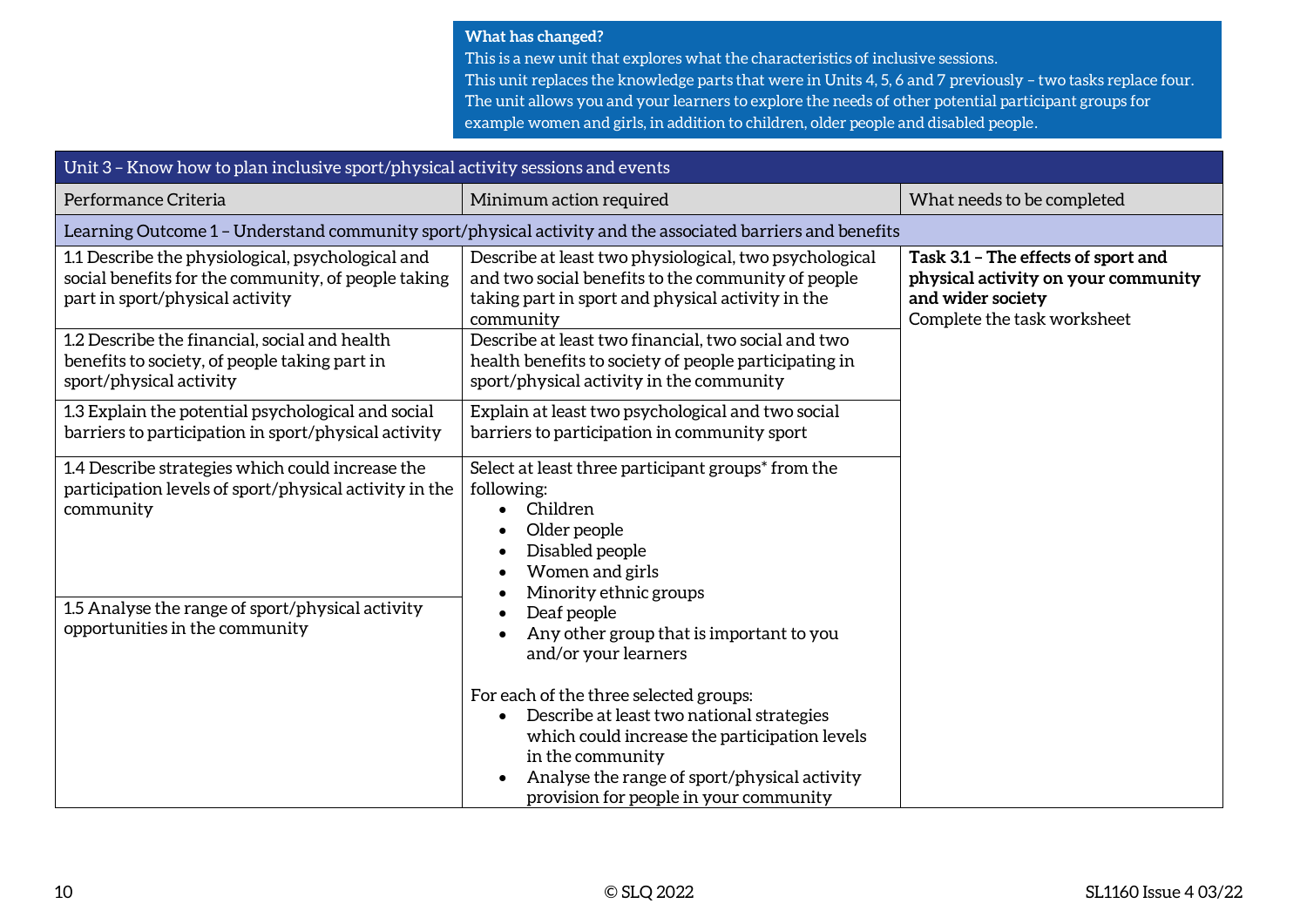| Performance Criteria                                                                                                                                                                                                                                       | Minimum action required                                                                                                                                                                                                                                                                                              | What needs to be completed                                                                      |  |
|------------------------------------------------------------------------------------------------------------------------------------------------------------------------------------------------------------------------------------------------------------|----------------------------------------------------------------------------------------------------------------------------------------------------------------------------------------------------------------------------------------------------------------------------------------------------------------------|-------------------------------------------------------------------------------------------------|--|
| Learning Outcome 2 – Understand the impacts that sport/physical activity can have on participants                                                                                                                                                          |                                                                                                                                                                                                                                                                                                                      |                                                                                                 |  |
| 2.1 Explain the positive effects taking part in<br>sport/physical activity can have on the<br>individual                                                                                                                                                   | Explain the positive impact that sport/physical<br>activity can have on the individual                                                                                                                                                                                                                               | Task 3.1 - The effects of sport and<br>physical activity on your community<br>and wider society |  |
| 2.2 Explain the positive effects taking part in<br>sport/physical activity can have on a given<br>group                                                                                                                                                    | Explain the positive impact that sport/physical<br>activity can have on specific participant groups<br>*Use the three groups selected above                                                                                                                                                                          | Complete the task worksheet                                                                     |  |
| 2.3 Analyse the link between experiences of<br>sport/physical activity in childhood and<br>lifelong participation habits<br>2.4 Analyse the link between the provision<br>on sport/physical activity in the community<br>and lifelong participation habits | Analyse the link between experiences of<br>sport/physical activity in childhood and lifelong<br>participation habits. Give at least two examples<br>Analyse the link between the provision of<br>sport/physical activity in a person's community and<br>lifelong participation habits. Give at least two<br>examples |                                                                                                 |  |
| Learning Outcome 3 – Understand how to make sport/physical activity sessions inclusive to the needs of participants                                                                                                                                        |                                                                                                                                                                                                                                                                                                                      |                                                                                                 |  |
| 3.1 Identify the needs of participants that<br>may access sport/physical activity sessions<br>3.2 Explain how to lead inclusive<br>sport/activity sessions to meet the needs of<br>participants                                                            | Identify the specific participant needs and explain<br>how to make sport/physical activity sessions inclusive<br>and accessible for the identified participant groups                                                                                                                                                | Task 3.2 - Making sport/physical<br>activity sessions inclusive<br>Complete the task worksheet  |  |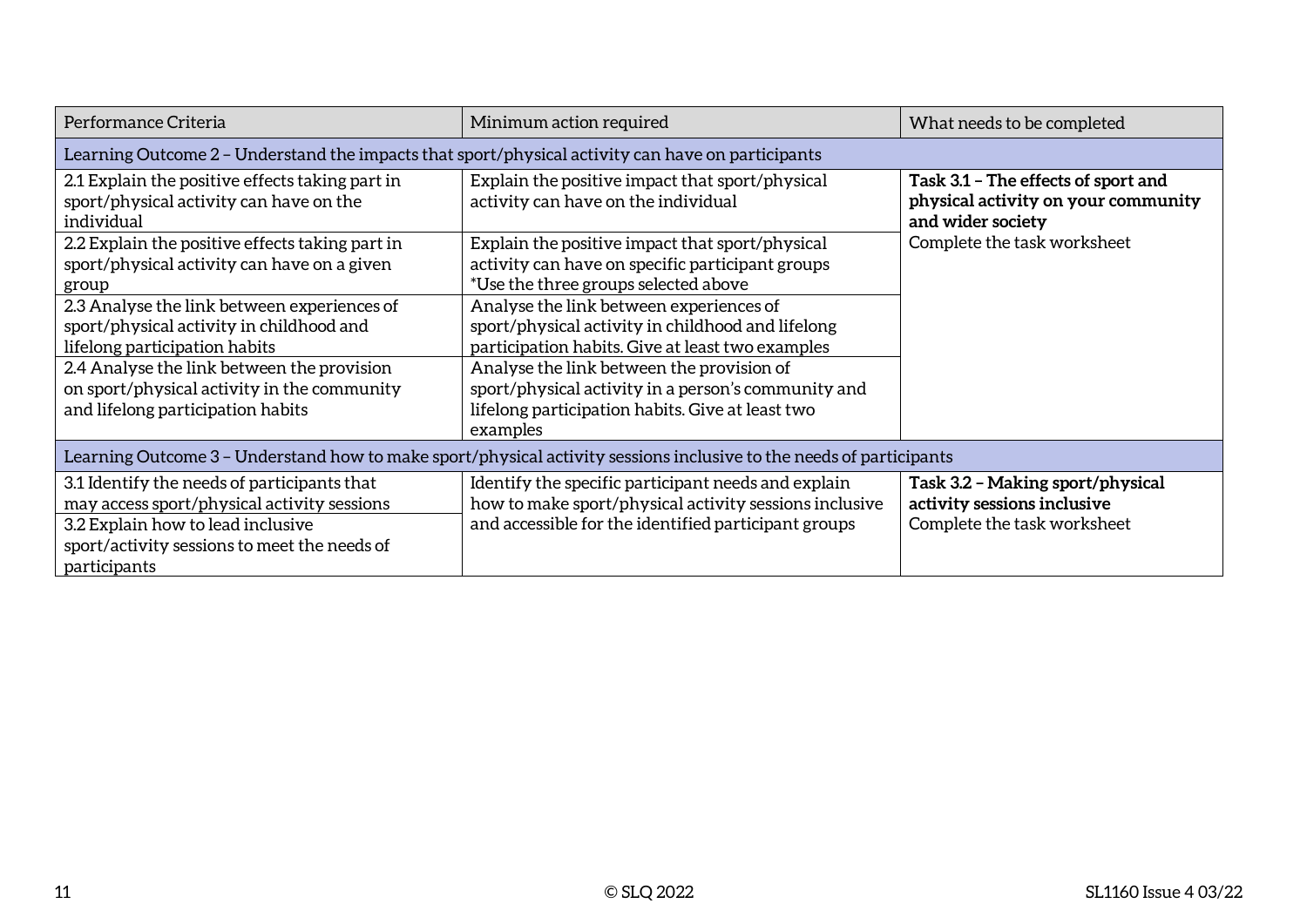Unit 4 is now the focus for the Tutor/Assessor observing and assessing the learner leading 2 x 30 minute sessions (previously 3 x 20 minute sessions).

The learner will plan three linked sessions and lead two of these under observation by the Tutor/Assessor. Sessions must be linked and they must demonstrate how they have been made inclusive for participants.

| Unit 4 - Plan, lead and evaluate a progressive series of inclusive sport/activity sessions         |                                                                                                                          |                                                                                                   |  |
|----------------------------------------------------------------------------------------------------|--------------------------------------------------------------------------------------------------------------------------|---------------------------------------------------------------------------------------------------|--|
| Performance Criteria                                                                               | Minimum action required                                                                                                  | What needs to be completed                                                                        |  |
| Learning Outcome 1 - Know how to plan a progressive series of sport/physical activity sessions     |                                                                                                                          |                                                                                                   |  |
| 1.1 Describe the characteristics of progression in a<br>series of sport/physical activity sessions | Describe at least three characteristics of progression in<br>a series of sport/physical activity sessions                | Task 4.1 - What makes a series of<br>sessions<br>Complete the task worksheet                      |  |
| 1.2 Explain how to set aims for a progressive series<br>of sport/physical activity sessions        | Give two examples of how to set aims for a progressive<br>series of sport/physical activity sessions                     |                                                                                                   |  |
| Learning Outcome 2 - Be able to plan a series of inclusive sport/physical activity sessions        |                                                                                                                          |                                                                                                   |  |
| 2.1 Plan a progressive series sport/physical<br>activity sessions                                  | Plan a series of three linked sport/physical activity<br>sessions which show progression from one session to<br>the next | Task 4.2 - Plan, lead and evaluate a<br>series of progressive sport/physical<br>activity sessions |  |
| 2.2 Set aims for a series of sport/physical<br>activity sessions                                   | Set aims for a series of three sport/physical activity<br>sessions that show progression from one session to the<br>next | Complete three linked series of<br>sport/physical activity sessions                               |  |
| 2.3 Plan how to adapt the leading of a session<br>to make it inclusive to the participant(s)       | Outline at least two ways to adapt your leading of a<br>session to make it inclusive to participant(s)                   |                                                                                                   |  |
| 2.4 Plan how to adapt the sessions to the<br>environment                                           | Plan how to make at least two changes that can be<br>used to meet environmental needs                                    |                                                                                                   |  |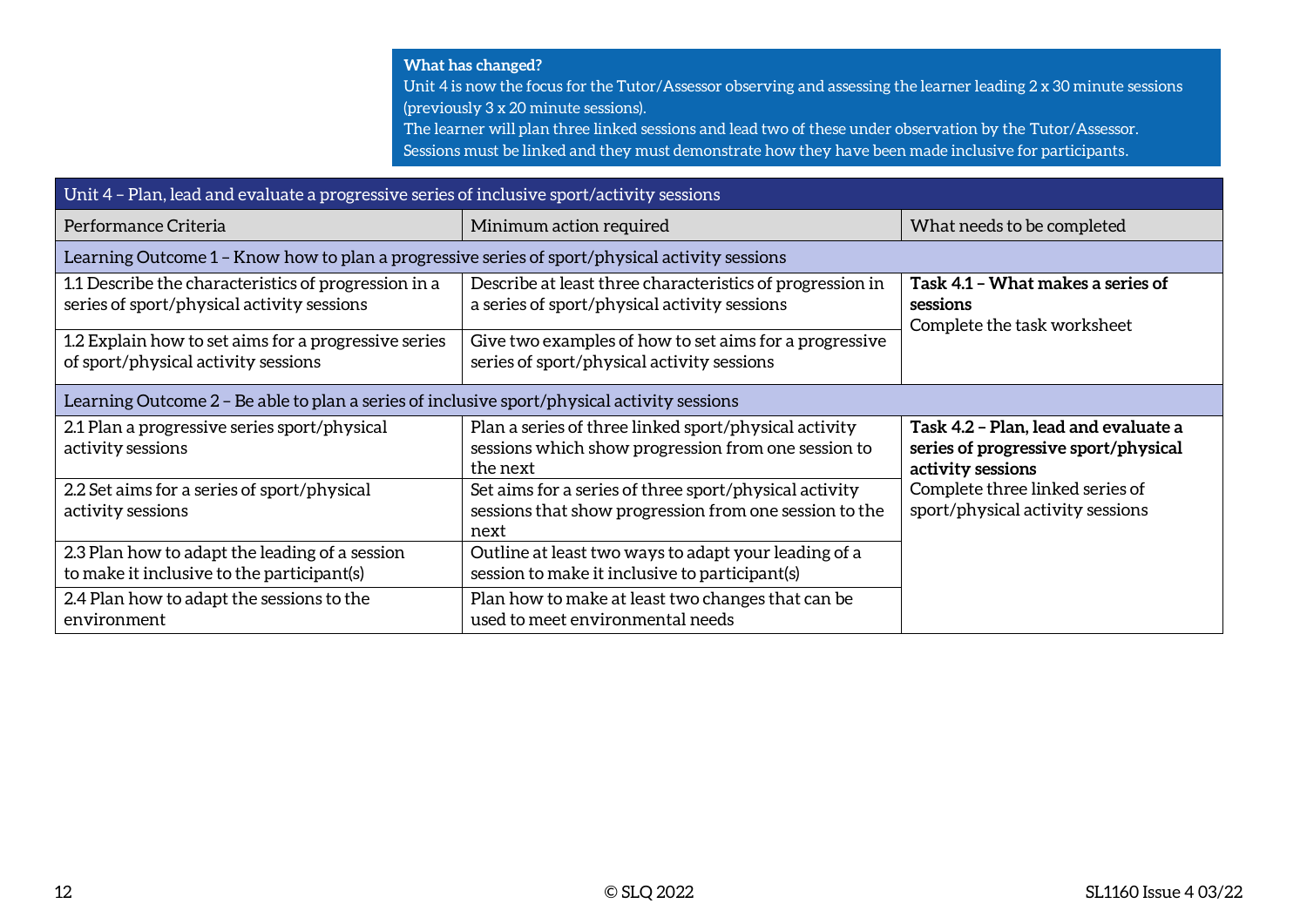| Performance Criteria                                                                                    | Minimum action required                                                                                                    | What needs to be completed                                                                                                                       |  |
|---------------------------------------------------------------------------------------------------------|----------------------------------------------------------------------------------------------------------------------------|--------------------------------------------------------------------------------------------------------------------------------------------------|--|
| Learning Outcome 3 - Be able to lead a progressive series of inclusive sport/physical activity sessions |                                                                                                                            |                                                                                                                                                  |  |
| 3.1 Lead a progressive series of sport/physical<br>activity sessions                                    | Lead a minimum of two linked 30 minutes<br>sport/physical activity sessions which show<br>progression from one to the next | Task 4.2 - Plan, lead and evaluate a<br>series of linked sport/physical<br>activity sessions<br>Practical observation form                       |  |
| 3.2 Use effective motivation methods when<br>leading sport/physical activity sessions                   | Use four motivational methods effectively on two<br>occasions                                                              |                                                                                                                                                  |  |
| 3.3 Use effective communication when leading<br>sport/physical activity sessions                        | Use at least five different verbal and five different<br>non-verbal communication methods effectively on<br>two occasions  |                                                                                                                                                  |  |
| 3.4 Use effective strategies to manage the<br>behaviour of participant(s)                               | Use two behavior management methods effectively on<br>two occasions                                                        |                                                                                                                                                  |  |
| 3.5 Adapt the leading of a session to make it<br>inclusive to the participant(s)                        | Adapt the leading of a session to make it inclusive to<br>participant(s) on at least two occasions                         |                                                                                                                                                  |  |
| 3.6 Adapt a session effectively in line with<br>environmental needs                                     | Adapt a session(s) to meet environmental needs on at<br>least one occasion                                                 |                                                                                                                                                  |  |
| 3.7 Conclude a sport/physical activity session<br>effectively                                           | Conclude a sport/physical activity session effectively                                                                     |                                                                                                                                                  |  |
| Learning Outcome 4 - Be able to evaluate a progressive series of sport/physical activity sessions       |                                                                                                                            |                                                                                                                                                  |  |
| 4.1 Evaluate a linked series of community<br>sport/physical activity sessions                           | Evaluate at least two linked community sport/physical<br>activity sessions that have been led                              | Task 4.2 - Plan, lead and evaluate a<br>series of linked sport/physical<br>activity sessions<br>Complete evaluation sections for two<br>sessions |  |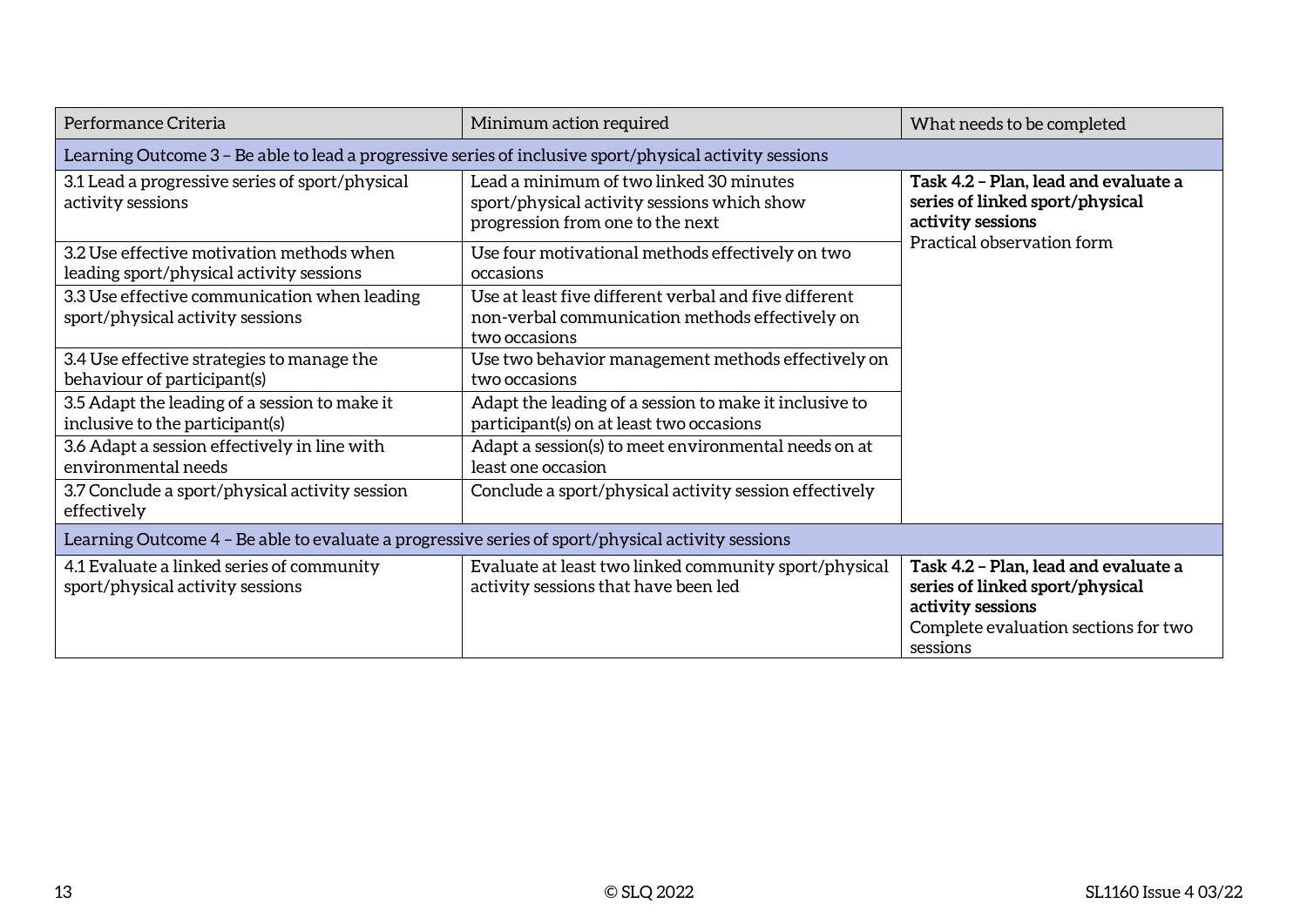**What has changed?**  This was previously Unit 2. There is a greater focus on how events can be made inclusive for participants. There is also the requirement for learners to complete at least 2 hours demonstration of event leadership – this can be in one event or split across two events.

| Unit 5 - Plan, lead and evaluate inclusive sports/physical activity events                                         |                                                                                                                           |                                                                                                                        |  |
|--------------------------------------------------------------------------------------------------------------------|---------------------------------------------------------------------------------------------------------------------------|------------------------------------------------------------------------------------------------------------------------|--|
| Performance Criteria                                                                                               | Minimum action required                                                                                                   | What needs to be completed                                                                                             |  |
| Learning Outcome 1 - Know different types of sports/physical activity event                                        |                                                                                                                           |                                                                                                                        |  |
| 1.1 Evaluate different types of sports/physical<br>activity events                                                 | Evaluate at least five different types of sport/physical<br>activity events                                               | Task 5.1 - Types of sports/physical<br>activity events<br>Complete the task worksheet                                  |  |
| 1.2 Explain how to make sports/physical activity<br>events inclusive                                               | For each of the five events evaluated, explain how the<br>event is inclusive or could be made more inclusive              |                                                                                                                        |  |
| Learning Outcome 2 - Be able to plan an inclusive sports/physical activity event                                   |                                                                                                                           |                                                                                                                        |  |
| 2.1 Plan an inclusive sports/physical activity event                                                               | Plan at least one sport/physical activity event                                                                           | Task 5.2 - Plan, lead and evaluate an<br>inclusive sports/physical activity event<br>Complete event plan               |  |
| Learning Outcome 3 - Be able to deliver an inclusive sports/physical activity event                                |                                                                                                                           |                                                                                                                        |  |
| 3.1 Lead an inclusive sports/physical activity<br>event                                                            | Lead at least one sports/physical activity event that<br>demonstrates being inclusive to a range of<br>participant groups | Task 5.2 - Plan, lead and evaluate an<br>inclusive sports/physical activity event<br><b>Practical Observation Form</b> |  |
|                                                                                                                    | Complete a minimum of 2 hours of event leadership                                                                         | Task 5.3 - Event Leadership Log                                                                                        |  |
| Learning Outcome 4 - Be able to evaluate a sports/physical activity event                                          |                                                                                                                           |                                                                                                                        |  |
| 4.1 Select and use appropriate methods and tools<br>to evaluate the success of a sports/physical<br>activity event | Evaluate a minimum of one sports/physical activity<br>event that has been led by the learner                              | Task 5.2 - Plan, lead and evaluate an<br>inclusive sports/physical activity event<br>Complete evaluation of plan       |  |
| 4.2 Record evaluations in an appropriate format                                                                    |                                                                                                                           |                                                                                                                        |  |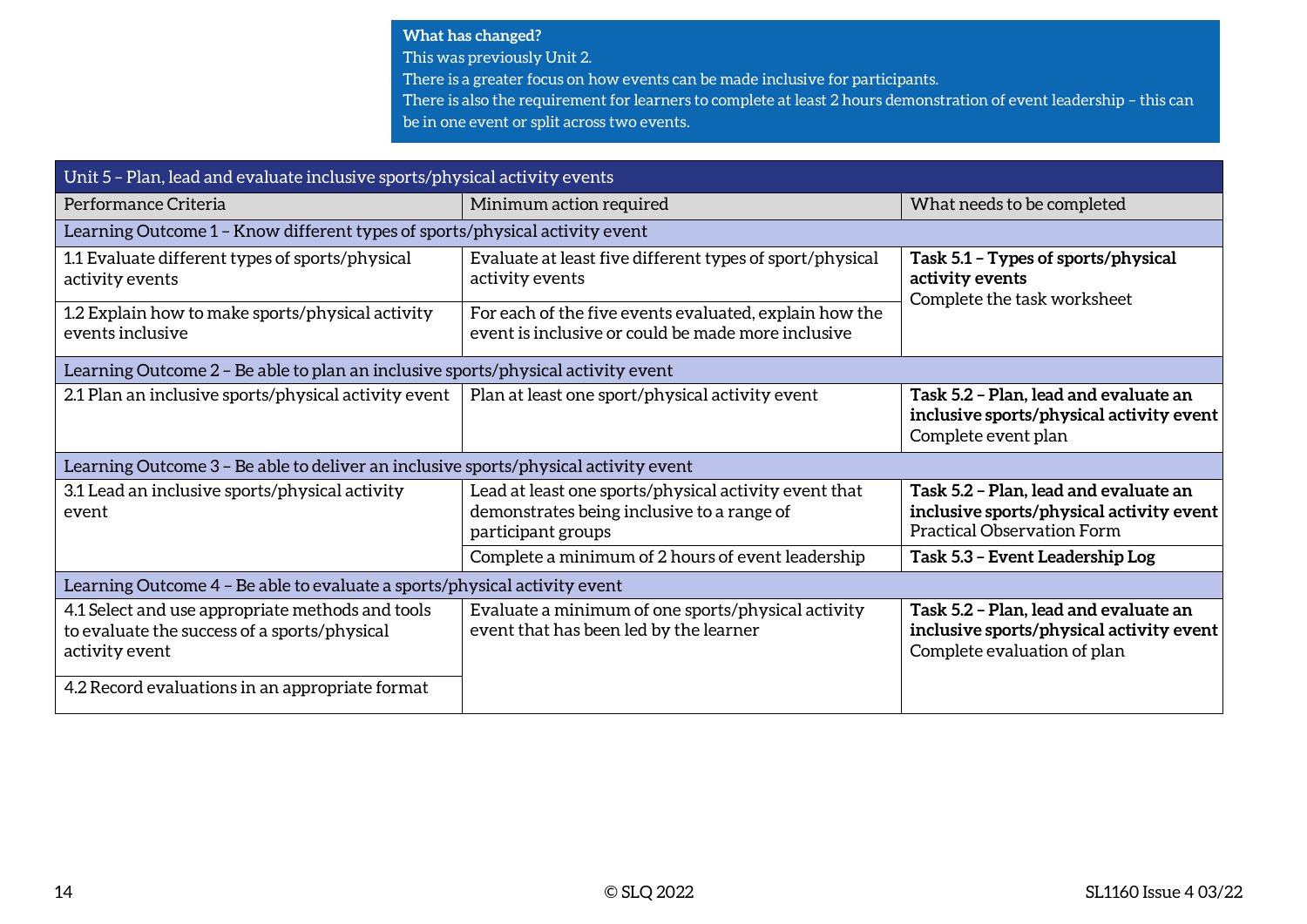This is a new unit – it focusses on the learner planning, leading and evaluating sport/physical activity sessions to a range of participant groups in their community (the range is at least three different participant groups). It replaces parts of Units 4-7 in the 2020/21 specification.

Six session plans are required (typically a plan for 1 hour of sport/physical activity).

12 hours demonstration of leadership required in total – this is reduced from 30 hours.

#### Unit 6 – Lead inclusive sport/physical activity sessions to a range of participant groups

| Note: The learner needs to be assessed for and pass all performance criteria from Units 1, 2, 3 and 4 before leading any of the 12 hours leadership required for this unit |                                                                                                                                                                                                                                                                                                                                                                                                                                                                |                                                                                                                      |  |  |
|----------------------------------------------------------------------------------------------------------------------------------------------------------------------------|----------------------------------------------------------------------------------------------------------------------------------------------------------------------------------------------------------------------------------------------------------------------------------------------------------------------------------------------------------------------------------------------------------------------------------------------------------------|----------------------------------------------------------------------------------------------------------------------|--|--|
| Performance Criteria                                                                                                                                                       | Minimum action required                                                                                                                                                                                                                                                                                                                                                                                                                                        | What needs to be completed                                                                                           |  |  |
| Learning Outcome 1 – Be able to plan inclusive sport/physical activity sessions for a range of participant groups                                                          |                                                                                                                                                                                                                                                                                                                                                                                                                                                                |                                                                                                                      |  |  |
| 1.1 Plan inclusive sport/physical activity sessions<br>for a range of participant groups                                                                                   | Plan a minimum of six session plans for inclusive<br>sport/physical activity sessions.                                                                                                                                                                                                                                                                                                                                                                         | Task 6.1 - Plan, lead and evaluate<br>inclusive sport/physical activity<br>sessions to a range of participant groups |  |  |
| 1.2 Plan how to adapt the leading of the session to<br>make it inclusive to the participant group<br>Possible participant groups:                                          | The six session plans should be for sessions that are to be<br>led by the learner as part of their 12 hours<br>demonstration of leadership.                                                                                                                                                                                                                                                                                                                    | Complete six session plans<br>Note: the session plans can be for any<br>length of session, but typically 1 hour in   |  |  |
| Children<br>Older people<br>Disabled people<br>$\bullet$<br>Women and girls<br>Minority ethnic groups<br>Deaf people<br>$\bullet$<br>Any other group in your community     | The six session plans must:<br>Include examples of how a given session has<br>$\bullet$<br>been made inclusive for the participant group(s).<br>Give examples of how the sessions has been<br>$\bullet$<br>made inclusive for at least three of the<br>participant groups listed, whether it be across<br>all six sessions or through any combination of<br>standalone sessions within those six sessions.<br>For example, all six sessions could be inclusive | length                                                                                                               |  |  |
|                                                                                                                                                                            | of children, girls and disabled people, or you<br>could have two sessions for children, two for<br>girls and two for disabled people.                                                                                                                                                                                                                                                                                                                          |                                                                                                                      |  |  |